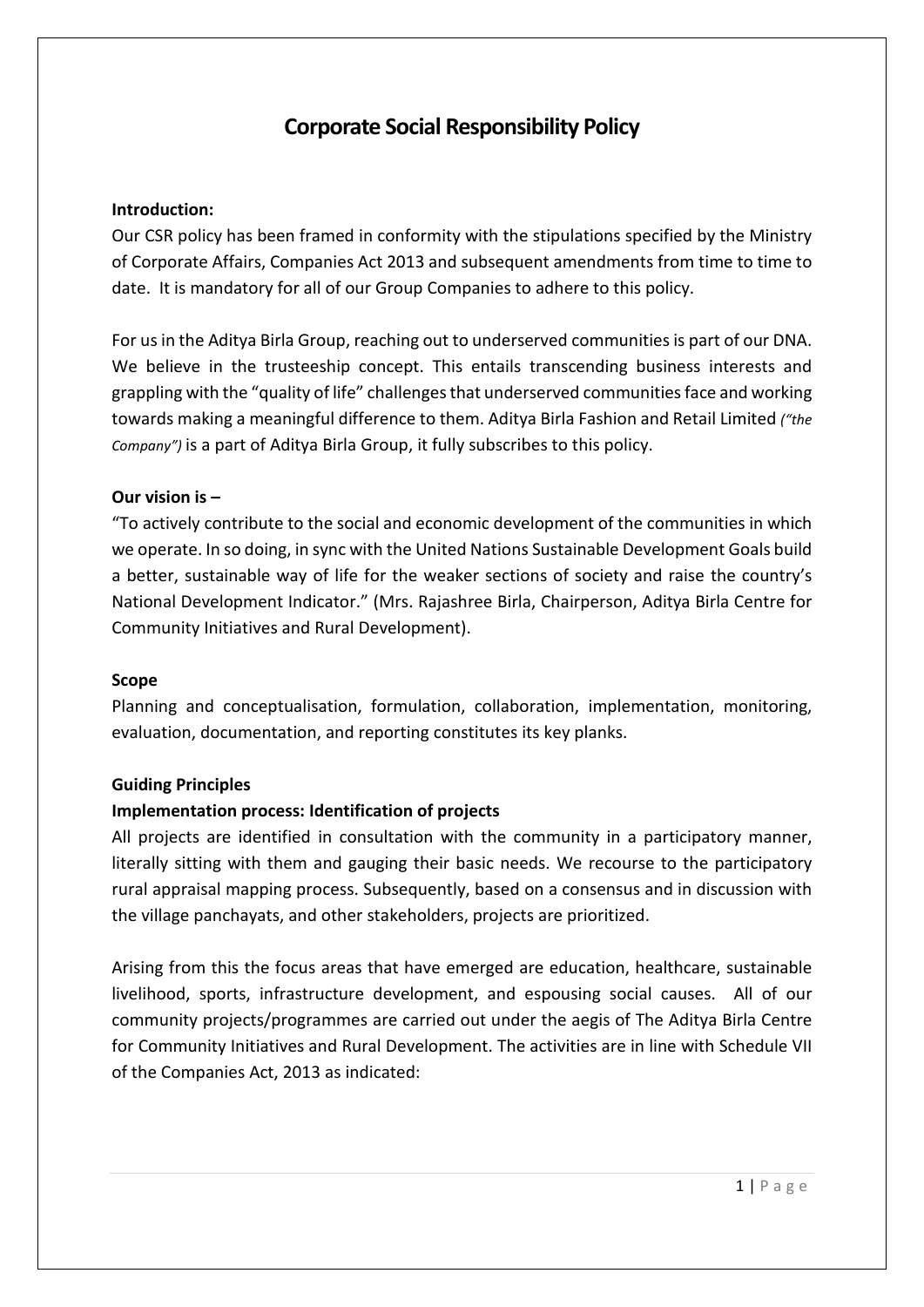In **Education**, our endeavour is to spark the desire for learning and knowledge at every stage through • Formal schools • Balwadies • Quality elementary education • Aditya Bal Vidya Mandirs • Girl child education • Non formal education.

In **Healthcare** our goal is to render quality health care facilities to people living in the villages and elsewhere through • our hospitals. • Primary health care centres • Mother and Childcare projects • Immunization programmes with a thrust on polio eradication • Programmes to address malnutrition. • Anganwadi • Adolescent health • Health care for visually impaired, and differently abled • Preventive health care through awareness programmes • Non communicable diseases • Safe drinking water • Sanitation & hygiene

In **Sustainable Livelihood** our programmes aim at providing livelihood in a locally appropriate and environmentally sustainable manner through • Formation of Self Help Groups for women empowerment • Skill Enhancement and Vocational training • Partnership with Industrial Training Institutes • Agriculture development and better farmer focus • Animal Husbandry • Soil and Water conservation • Watershed development. • Agro Forestry • Renewable sources of energy.

In **Infrastructure Development** we endeavour to set up essential services that form the foundation of sustainable development through • Basic infrastructure facilities • Housing facilities.

To bring about Social Change, we advocate and support • Dowry less marriage • Widow Remarriage • Awareness programmes on anti-social issues • De-addiction campaigns and programmes • Espousing basic moral values. • Gender equality.

## **Activities, setting measurable targets with timeframes and performance management.**

Prior to the commencement of projects, we carry out a baseline study of the villages. The study encompasses various parameters such as – health indicators, literacy levels, sustainable livelihood processes, and population data - below the poverty line and above the poverty line, state of infrastructure, among others. From the data generated, a 1-year plan and a 4-year rolling plan are developed for the holistic and integrated development of the marginalized. These plans are presented at the Annual Planning and Budgeting meet. The one Year plan is the annual plan and the 4-year rolling plan is a multi-year project undertaken in fulfilment of our CSR obligation. Here the timelines for completion do not exceed three years excluding the financial year in which the project began. All projects/programmes are assessed by a reputed external agency. Alongside projects are monitored every quarter, measured against targets and budgets. Wherever necessary, midcourse corrections are affected. The surplus, if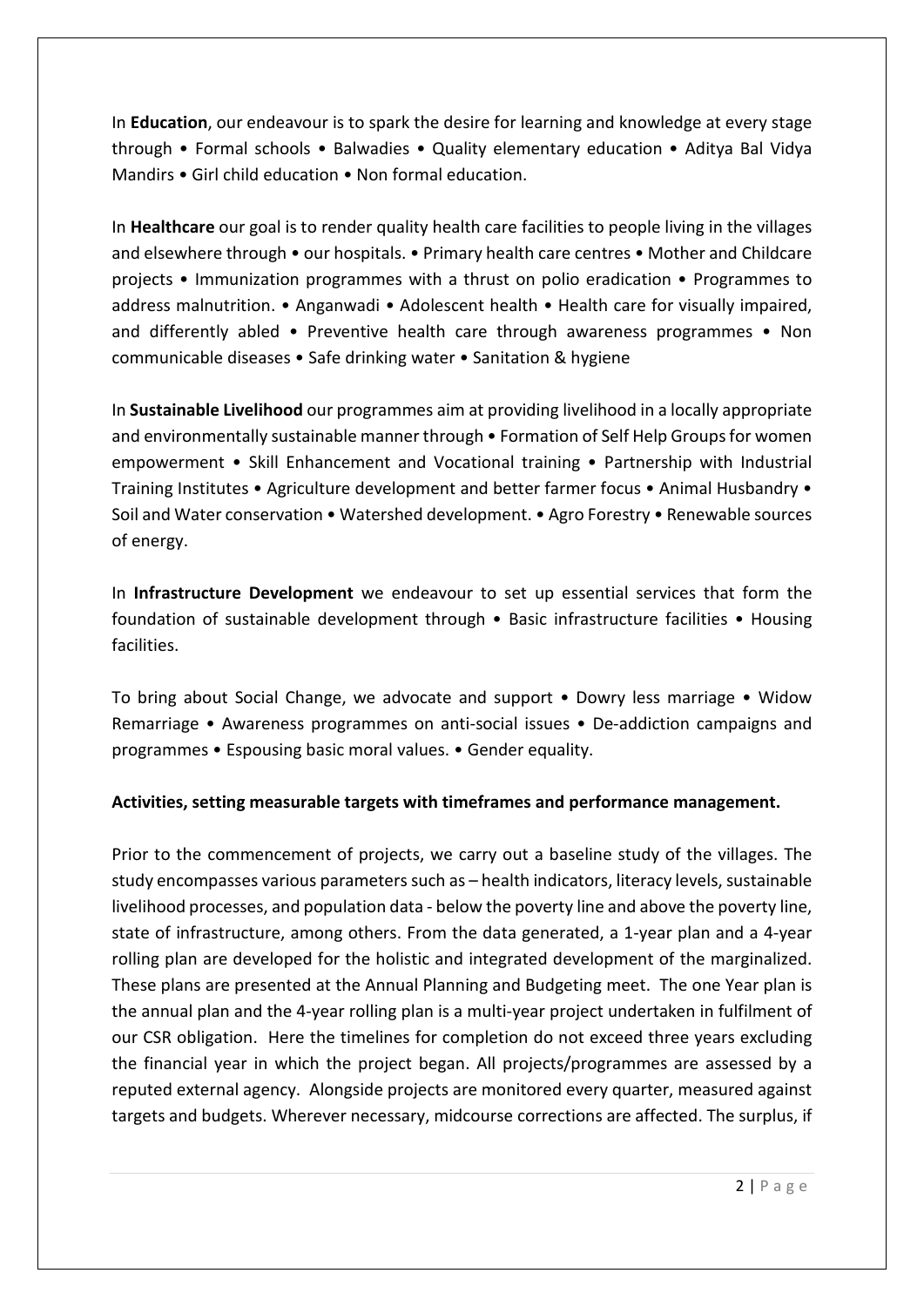at all, arising out of the projects/programmes do not form part of the business profit of the Company and are ploughed back into the CSR activities.

# **Organizational mechanism responsibilities**

The Aditya Birla Centre for Community Initiatives and Rural Development provides the vision under the leadership of its Chairperson, Mrs. Rajashree Birla. The CSR committee of Directors at the Board level comprises of:

- **Mr. Himanshu Kapania, Chairperson;**
- **Mr. Nish Bhutani, Member;**
- **Ms. Preeti Vyas, Member;**
- **Mr. Yogesh Chaudhary, Member;**

Mrs. Rajashree Birla and Dr. (Mrs.) Pragnya Ram, Group Executive President & Group Head - CSR, Legacy Documentation & Archives, are permanent invitees to the meetings of CSR Committee.

This vision underlines all CSR activities. ABFRL Business Units has a CSR Cell. Every Company has a CSR Head, who reports to the Managing Director at the Centre. At the Company, the Business Director takes on the role of the mentor, while the onus for the successful and time bound implementation of the projects is on the ABFRL Jan Kalyan Trustee and Man-com team and CSR teams. To measure the impact of the work done, a social satisfaction survey / audit is carried out by an external agency.

All projects/programmes are placed before the CSR committee. The modalities of execution and the implementation schedules are presented to the Board. The Board reviews the annual action plan, which includes resource requirements and allocation across interventions and locations. Importantly, the impact assessment study is also reviewed by the Board. The decision regarding taking up CSR activities shall vest with the Board of Directors of the Company within the ambit of Schedule VII, Section 135 of the Companies Act 2013, CSR Rules 2014 and the rules made thereafter.

A robust implementation structure, monitoring process and a team of professionals is in place at the Company units.

To measure the impact of the work done, a social satisfaction social audit / impact assessment study is carried out by a third party.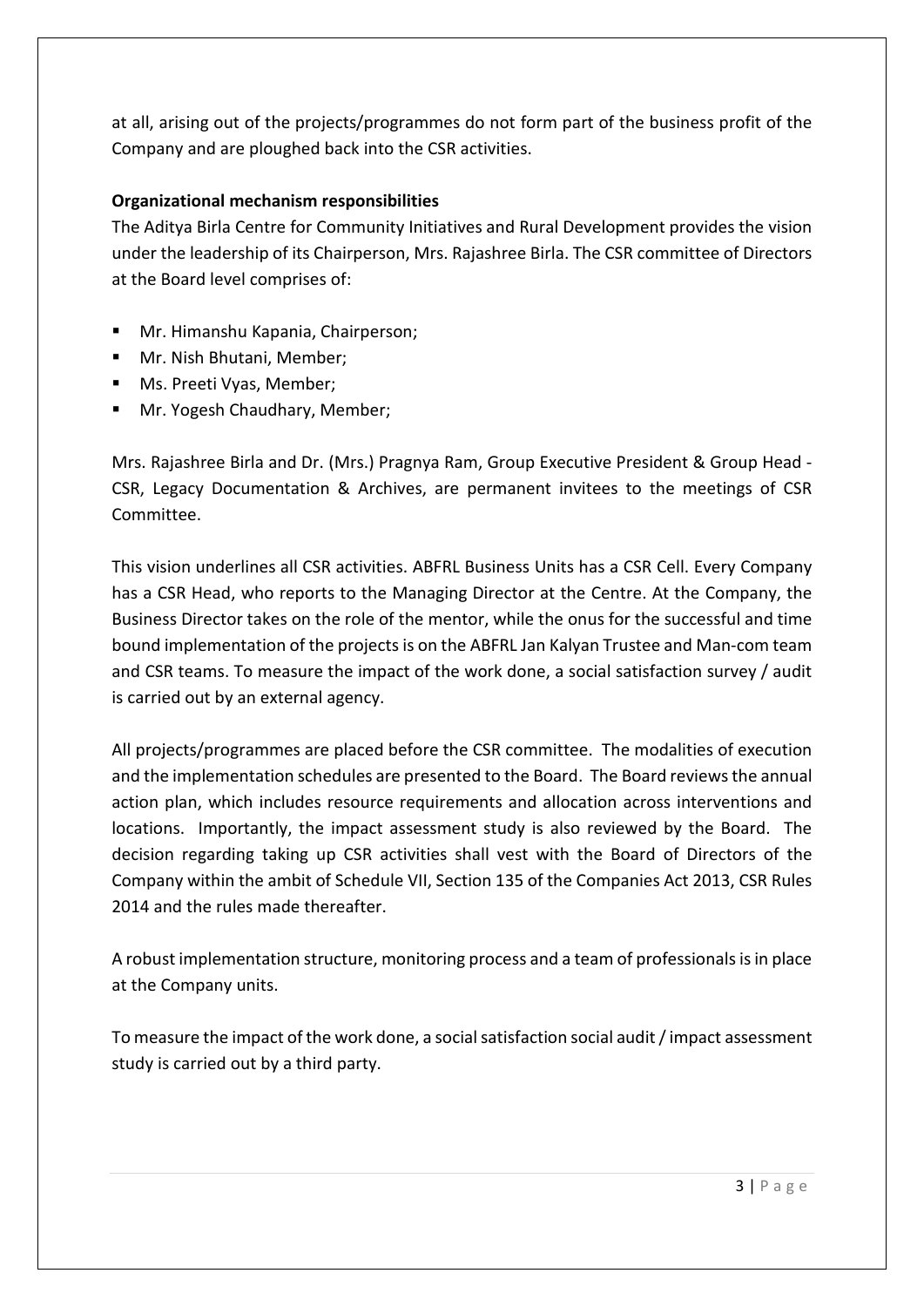#### **Partnerships**

Collaborative partnerships are formed with the Government, the District Authorities, the village panchayats, NGOs, funding agencies, community-based organizations (CBOs) and other like-minded stakeholders. All NGOs / collaborating organisations have to be 80G and 12A companies. The company may collaborate with other Aditya Birla Group companies, or other companies with similar developmental objectives for undertaking CSR projects or programmes in such a manner that the CSR committees of respective companies are in position to report separately on such projects or programmes in accordance with these rules. This helps widen the Company's CSR reach and leverage upon the collective expertise, wisdom and experience that these partnerships bring to the table. In collaboration with FICCI, we have set up Aditya Birla CSR Centre for Excellence to make CSR an integral part of corporate culture. The Company engages with well-established and recognized programs and national platforms such as the CII, FICCI, ASSOCHAM to name a few, given their commitment to inclusive growth.

## **Budgets**

# **A specific budget is allocated for CSR activities. The budget is project driven.**

The Budget provision towards CSR initiatives shall be at least 2% (two percent) of the average net profit of the Company (PBT) made during the 3 immediately preceding financial years calculated in terms of Section 198 of the Companies Act 2013.

If the budget allocated in a year remains un-utilized, the Board shall in its report explain the reasons for the unspent amount. The surplus arising out of CSR shall not form part of business profit and shall be ploughed back into the same project.

Based on the emerging needs, every year, a specific budget is allocated for CSR activities. List of activities to be undertaken by the Company along with financial allocation against each activity will be recommended by the CSR Committee and approved by the Board of Directors of the Company.

## **CSR Expenditure**

CSR expenditure shall include all expenditure including contribution to corpus, or on projects or programs relating to CSR activities approved by the Board on the recommendation of its CSR Committee.

## **CSR Reporting**

The Board of Directors takes into account the recommendations of the CSR Committee. The CSR Policy is approved by the Board, and it is posted on the Company's website.